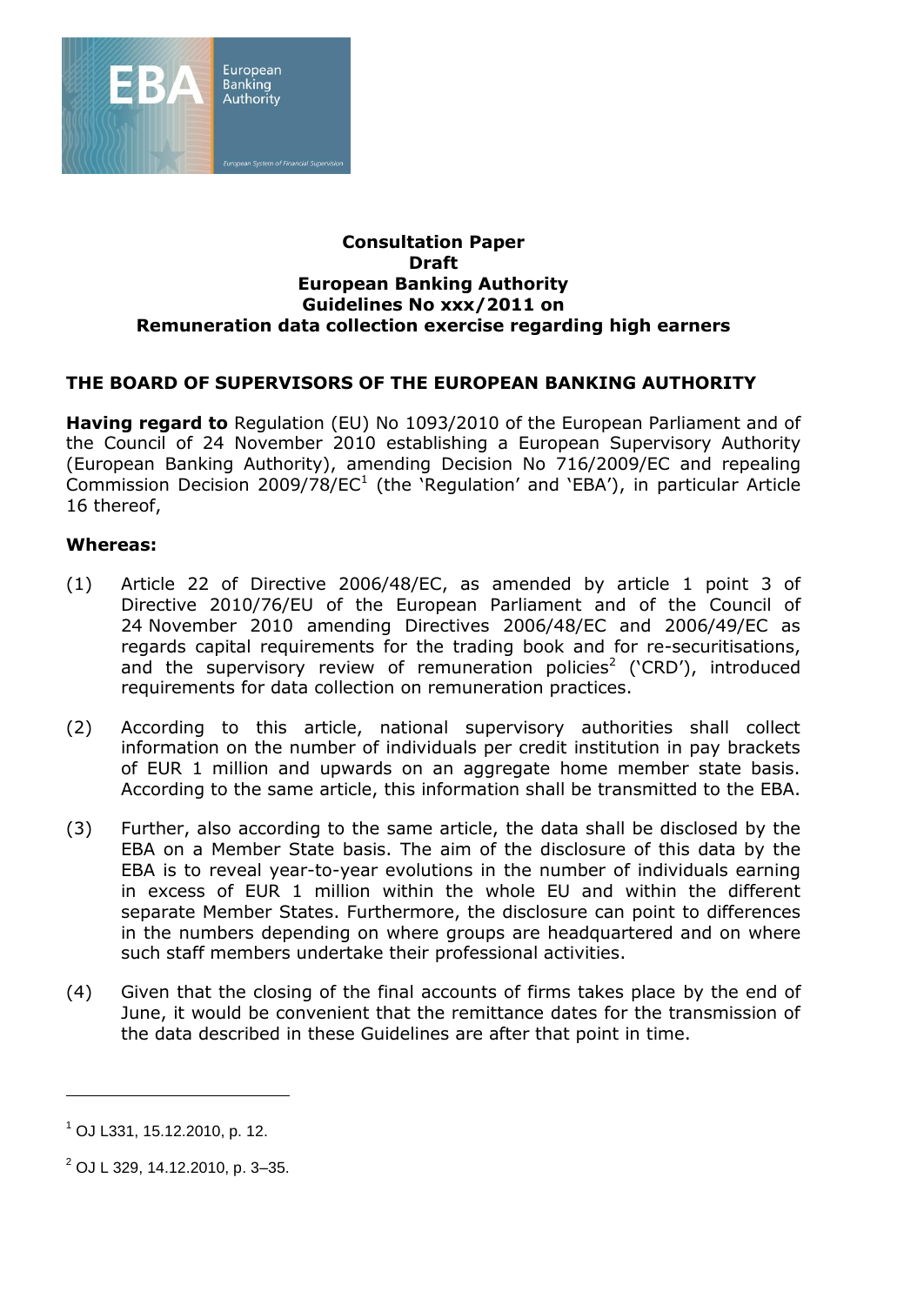# **HAS ADOPTED THESE GUIDELINES:**

## **Article 1 – Definitions**

- 1.1. 'Institutions' means institutions according to article 4(1) of Directive 2006/48.
- 1.2. 'High earners' means staff in total pay brackets of EUR 1 million and above.

# **Article 2- Information to be completed and submitted**

Institutions shall complete, in relation to their high earners, the template provided in Annex 1.

### **Article 3- Scope of the information provided**

3.1. The information mentioned above in article 2 shall be submitted by institutions to the home member state competent authority.

3.2. The information provided shall exclude non-EU branches and non-EU subsidiaries of EEA parent companies.

### **Article 4- Member State of the high earner**

4.1. High earners who undertake their professional activities in a Member State shall be classified under that particular Member State.

4.2. High earners who undertake professional activities for different legal entities in different Member States (e.g. both at parent and at subsidiary level, where the subsidiary is incorporated in another Member State) or who undertake professional activities for a branch in a host Member State, shall be classified under the Member State where the highest proportion of their remuneration is awarded.

### **Article 5- Frequency of reporting and remittance dates, and reference year**

5.1. The information mentioned above in article 2 shall be submitted every year at the end of June.

5.2. The information mentioned above in article 2 shall relate to remuneration awarded for performance during the year preceding the year of remittance.

### **Article 6- Transitional arrangements**

The first date for data submission shall be October 2011. It shall relate to remuneration awarded for the 2010 performance year.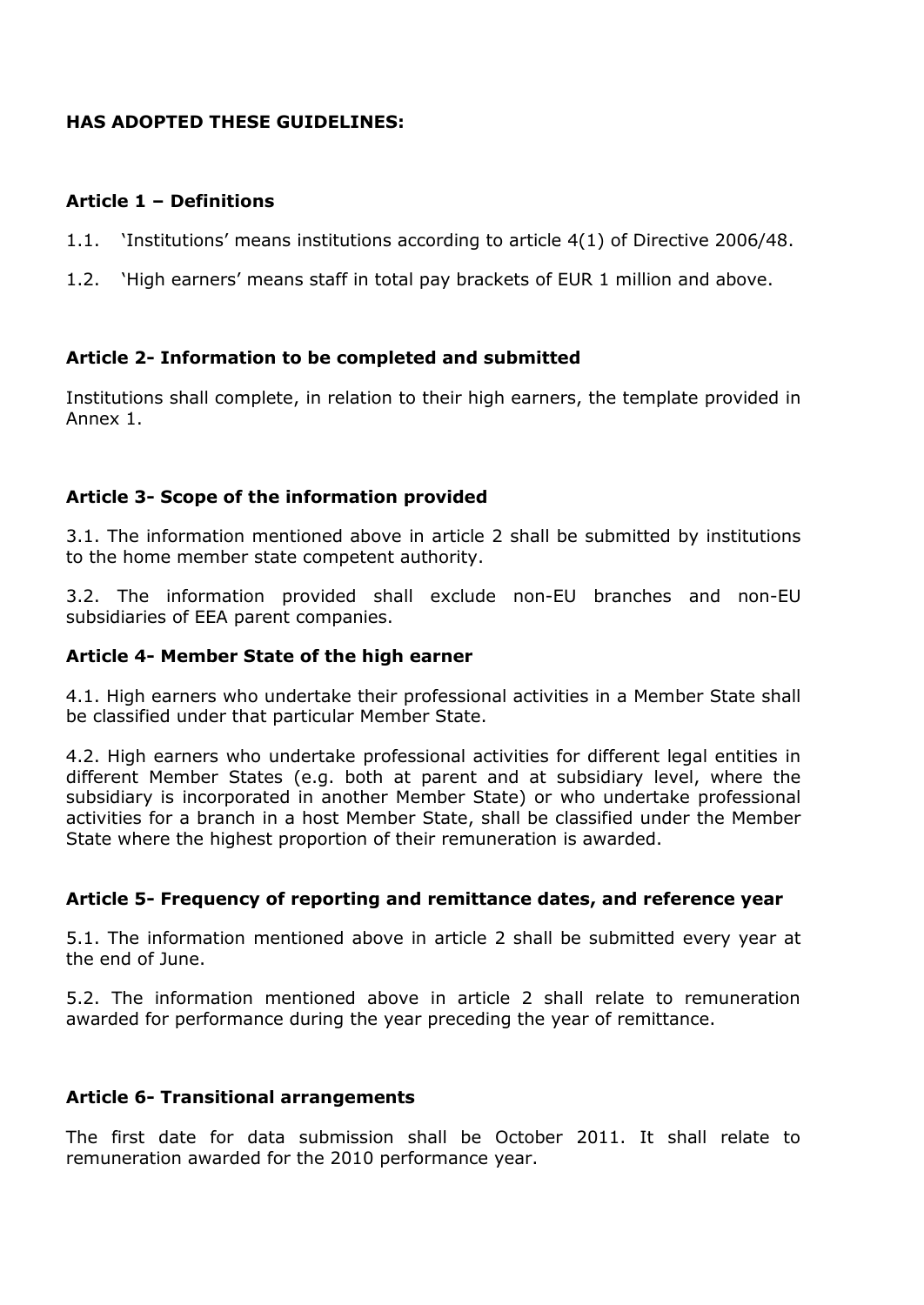# **Article 7- Date of application**

7.1. Home competent authorities applying these guidelines shall incorporate them into their supervisory practices, including where particular guidelines within the document are directed primarily at institutions.

7.2. Competent authorities shall undertake all the above steps to apply these guidelines by ... [date].

Done at London on xx [Month] 2011

Andrea Enria Chairperson For the EBA Board of Supervisors

Annex 1**-** Information to be completed and submitted regarding high earners